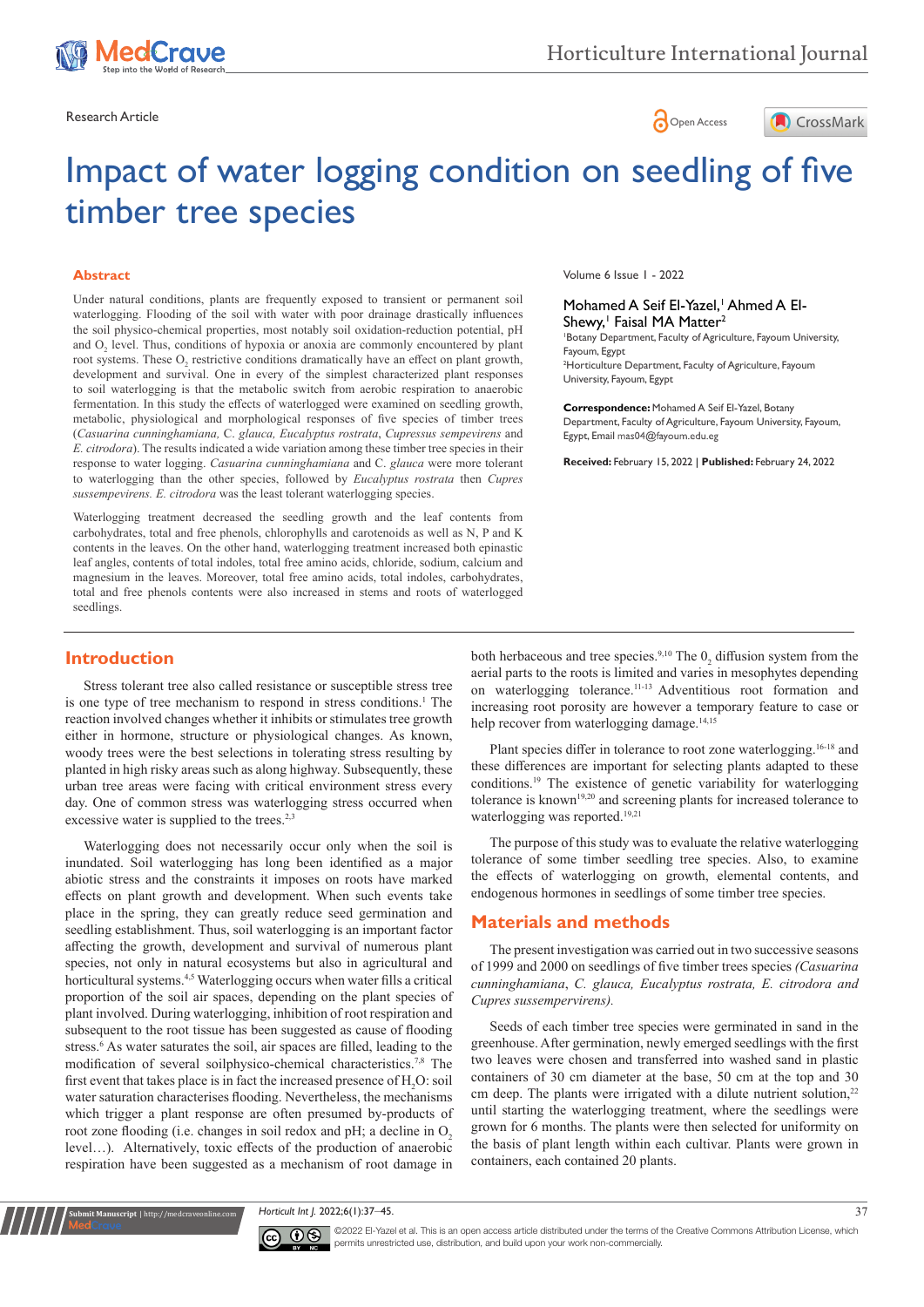# **Impact of water logging condition on seedling of five timber tree species 38** Controller **38** Controller and the state of water logging condition on seedling of five timber tree species **38** Controller and **38** Controll

Waterlogging was initiated by closing the drainage system of plastic containers and adding tap water to the containers. Water was maintained about 5 cm above the sand level through the experimental period. Non waterlogged plants were served as control and irrigated and drained daily.

More details on the experimental technique are described elsewhere.23

Time of appearance of waterlogging symptoms and percentage of survived seedlings were recorded and the affected seedlings were daily removed.

Samples were taken from waterlogging seedlings as well as from the control (freely drainage) for growth measurements. The seedlings were separated to roots and shoots. The root system was washed to be free from sand. Fresh weight of roots and tops was recorded.

Leaves or phylloclades (casuarinaspieces), stems and roots samples were collected for determination of potassium, sodium<sup>24</sup> chloride,<sup>25</sup> nitrogen,<sup>26</sup> phosphorus,<sup>27</sup> calcium, magnesium,<sup>28</sup> total indols<sup>29</sup> and the modification of Selim et al,  $30$  freephenols,  $31$  total phenols,  $32$  total carbohydrates<sup>33</sup> total sugars,<sup>31</sup> and total free amino acids.<sup>34</sup> Moreover chlorophyll and caroteniods were determined in leaves/phylloclade according to Welburn and Lichtenthaler.<sup>35</sup>

The values presented in the tables are based on the means of the two seasons.

The experimental design for all studied treatments was the complete randomized block design with three replicates and data were statistically analyzed according to the method of Duncan.<sup>36</sup> Data were subjected to an analysis of variance. Significant differences among means were determined using least significant differences ( $p < 0.05$ ) comparison.

### **Results and discussion**

Symptoms of waterlogging injury on the seedlings were chlorosis and abscission of leaves, in addition to wilting of leaves and shoot, which are considered the main indicators for plant damage.

#### **Survival**

A great variability existed among the timber tree species in their tolerance to waterlogging (Table 1). The time required for each population to reach certain level of survival differed from specie to another. The survival percentage declined as a function of time of waterlogging treatment.

It can be noticed that E. rostrata appeared to be least tolerant species to waterlogging; however, *C. cunningharniana* was the most waterlogging tolerant species. The relative tolerance had been found in an ascending order as *Casuarina cunninghamiana, C. glauca, Eucalyptus rostrata, Cupres sussempervirens* and E. *citrodora.*  Variation between species and strains in their tolerant to waterloging had been reported.<sup>6,16</sup> Plant tolerance may be adapted to the reduced oxygen levels by either reducing their demand for oxygen by metabolic change or by increasing oxygen supply to root through the modification of root anatomy.8,37-40 The extent of injury is dependent on the duration of oxygen deficiency and can range from stoppage of growth to death of plants.4,41

#### **Seedling growth**

The waterlogging treatment decreased seedling growth in terms of fresh weight (Table 2) of all timber tree species under this study, compared with un-waterlogging control. The reduction in growth was associated with the tolerant to waterlogging. The lowest reduction in seedling growth 3.1% and 7.9% for root and shoot respectively was found for the most tolerant species *(C. cunningharniana)* which showed the least effect by water logging. However, the great reduction in growth (67.6% and 51%for root and shoot, respectively was found in the seedlings of the least waterlogging tolerant (E. *cetrodora).*

**Table 1** Times (days) at which percentage of seedlings reached specified levels of survival during waterlogging treatment mean of the two seasons, 1999-2000

| <b>Species</b>           | Time needed to reach levels of<br>survival (days) |     |      |     |  |  |  |
|--------------------------|---------------------------------------------------|-----|------|-----|--|--|--|
|                          | Survival %                                        |     |      |     |  |  |  |
|                          | 2000                                              |     | 1999 |     |  |  |  |
|                          | 50%                                               | 80% | 50%  | 80% |  |  |  |
| E. rostrata              | 54                                                | 45  | 45   | 38  |  |  |  |
| E. citrodora             | 27                                                | 23  | п    | 4   |  |  |  |
| C. cunninghamiana        | 172                                               | 140 | 168  | 130 |  |  |  |
| C. glauca                | 168                                               | 125 | 160  | 122 |  |  |  |
| C. sempervirens          | 32                                                | 31  | 18   | 15  |  |  |  |
| $\mathsf{LSD}_{_{0.05}}$ | 2.9                                               | 3.9 | 2.1  | 3.5 |  |  |  |

**Table 2** Effect of water logging on seedlings growth (measured as fresh weight when 50% survival was reached) of five timber tree species (mean of the two seasons, 1999-2000)

| <b>Species</b>        | Seedlings weight (g) |             | Growth<br>reduction % |
|-----------------------|----------------------|-------------|-----------------------|
|                       | Control              | Waterlogged |                       |
| Shoots                |                      |             |                       |
| E. rostrata           | 1.96                 | 2.92        | 32.9                  |
| E. citrodora          | 1.52                 | 3.1         | 51                    |
| E. cunninghamiana     | 1.16                 | 1.26        | 7.9                   |
| E. glauca             | 1.51                 | 1.64        | 7.9                   |
| E. sempervirens       | 0.54                 | 0.98        | 44.9                  |
| LSD <sub>0.05</sub>   | 0.42                 | 0.19        |                       |
| Roots                 |                      |             |                       |
| E. rostrata           | 0.94                 | 1.66        | 43.4                  |
| E. citrodora          | 0.6                  | 1.58        | 67.6                  |
| E. cunninghamiana     | 0.94                 | 0.97        | 3.1                   |
| E. glauca             | 1.19                 | 1.26        | 3.6                   |
| E. sempervirens       | 0.27                 | 0.67        | 59.7                  |
| $\mathsf{LSD}_{0.05}$ | 0.16                 | 0.11        |                       |

Similar growth reduction was found in citrus,<sup>16</sup> olive,<sup>18</sup> Birch rootstocks<sup>17</sup> and in other tree species.<sup>3-5,10</sup> Such decrease in growth can by oxygen deficiency could be possibly due to reduction of photosynthesis.4,42 and nutrient uptake by active absorption.43 In this connection, Parent et al.<sup>2</sup> reported that, adaptations to waterlogging include morphological changes which comprise the formation of hypertrophied lenticels, the initiation of adventitious roots and/or the development of aerenchyma. Our knowledge of the basic adaptive mechanisms of plants to soil waterlogging has benefited from large scale genomic and proteomic approaches, however, the diversity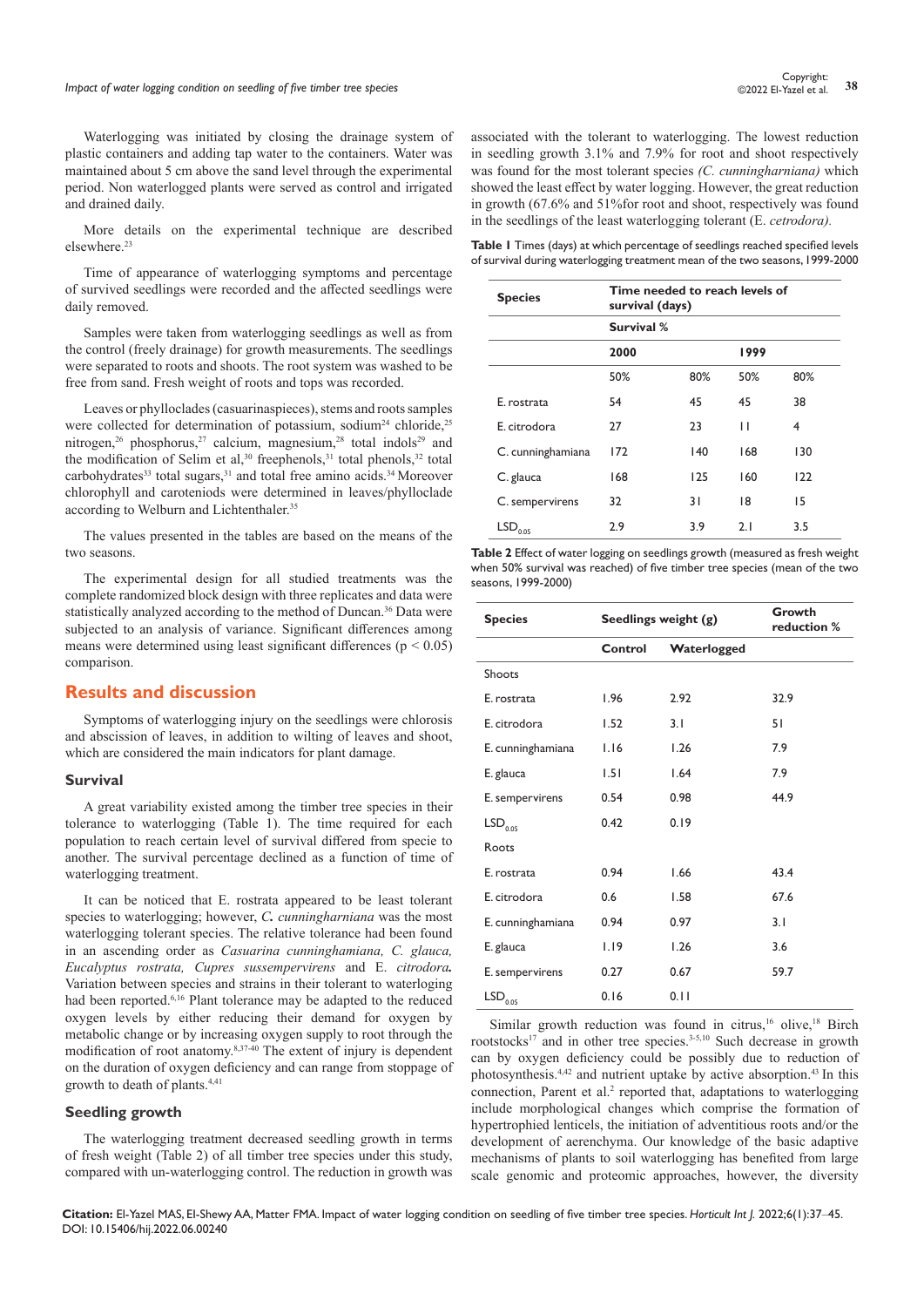of the adaptive responses involved underlines the difficulty when studying this stress.

## **Leaf angle (epinasty)**

Waterlogging increased leaf epinasty (Table 3). The epinastic movement of the leaves has been caused by more rapid expansion of cell on the upper side of the petiole compared to the cell on the lower side.44 It is known that ethylene will induced epinasty even at very low concentration,<sup>41</sup> thus waterlogged plants have similarly appeared to the plants which have been gassed with ethylene.<sup>44</sup> In this respect, Irfan et al., (2010) reported that other plant response to waterlogging is to produce ethylene, which signals various adaptive functions to plant survival, such as increased number of adventitious roots, and formation of aerenchyma in such environment. Different apple genotypes present variable response to hypoxia due to genetic variability. The main responses in apple rootstocks to waterlogging are reduction of new adventitious root growth, leaf senescence and reduced dry weight accumulation.<sup>45</sup>

**Table 3** Effect of waterlogging on leaf/phylloclade epinasty of some timber tree species (mean of the two seasons, 1999-2000)

| <b>Species</b>    | Leaf or phylloclade angle<br>(degree) |             |         |  |  |  |  |
|-------------------|---------------------------------------|-------------|---------|--|--|--|--|
|                   | % of control                          | Waterlogged | Control |  |  |  |  |
| E. rostrata       | 166.6                                 | 55          | 33      |  |  |  |  |
| E citrodora       | 181.3                                 | 58          | 32      |  |  |  |  |
| E. cunninghamiana | 140                                   | 28          | 20      |  |  |  |  |
| E. glauca         | 154.2                                 | 37          | 24      |  |  |  |  |
| E. sempervirens   | 182.4                                 | 62          | 34      |  |  |  |  |
| LSD<br>0.05       |                                       | 3.8         | 2.1     |  |  |  |  |

Various studies have established that the ethylene levels in waterlogged plants exceeded those of the control plants.46 The ethylene production and epinasty were observed in shoots under anaerobic conditions, this is true when the root of tomato plants growing in nutrient solution were made anaerobic, increased ethylene production and epinasty were observed in the shoot.47 Auxin and ethylene concentration increased in waterlogged plants.23,41

However, the effect of waterlogging on epinastic leaf angle differed with specie (Table 3). Seedling of *C.cunninghamiana* which was the most tolerant species to waterlogging had the lowest effect of waterlogging on epinastic leaf angle, However epinastic leaf angle *of E. citrodora,* the least waterlogging tolerance was the most influenced by waterlogging. Accordingly', the waterlogging tolerance of Casuarina species have been linked with their ability to minimize ethanol production by the maintenance of low respiration rates and the production of other non-toxic and proportion such as oxygen transport from the shoot to the root.38

# **Sodium, chloride, calcium and magnesium**

Waterlogging increased the concentration of Na<sup>+</sup>, Cl, Ca<sup>++</sup> and  $Mg^{++}$  in the leaves, stems and roots of all timber tree species under this study (Table 4). This increase of both Na<sup>+</sup> and Cl<sup>-</sup> that occurred with waterlogging were the result of increase in the uptake of  $Na^+$  and Cl- . 48 The more tolerant Casuarina species *(C.cunninghamiana* and, *C.*  glauca) as shown in Table 1, had the lowest increases of both Na<sup>+</sup> and Cl- . Oncontrary the least tolerant specie E. *citrodora* had the highest increases of Na<sup>+</sup> and Cl<sup>-</sup>.

This increment in both Na and Cl were correlated with the reduction in root and shoot growth (Table 2). The higher tolerance species to waterlogging had the lower reduction in die growth of shoots and roots as well as the lower increase in both Na+ and Clconcentration. These results possibility indicate that waterlogging increases the potential salt toxicity.

**Table 4** Effect of waterlogging on sodium, chloride, calcium and magnesium concentration in seedling parts of some timber tree species (mean of the two seasons, 1999-2000)

| <b>Species</b>        | Sodium %     |         |             |              |             |                       |  |
|-----------------------|--------------|---------|-------------|--------------|-------------|-----------------------|--|
|                       | <b>Roots</b> |         |             | <b>Stems</b> |             | Leaves or phylloclade |  |
|                       | Waterlogged  | Control | Waterlogged | Control      | Waterlogged | Control               |  |
| E. rostrata           | 0.69         | 0.39    | 0.59        | 0.29         | 0.45        | 0.4                   |  |
| E. citrodora          | 0.75         | 0.42    | 0.7         | 0.3          | 0.51        | 0.43                  |  |
| E. cunninghamiana     | 0.64         | 0.44    | 0.66        | 0.49         | 0.57        | 0.54                  |  |
| E. glauca             | 0.68         | 0.39    | 0.69        | 0.43         | 0.55        | 0.51                  |  |
| E. sempervirens       | 0.79         | 0.52    | 0.68        | 0.2          | 0.61        | 0.55                  |  |
| $\mathsf{LSD}_{0.05}$ | 0.1          | 0.12    | 0.1         | 0.13         | 0.08        | 0.1                   |  |
|                       | Chloride %   |         |             |              |             |                       |  |
| E. rostrata           | 1.18         | 0.98    | 0.72        | 0.59         | 0.25        | 0.18                  |  |
| E. citrodora          | 1.19         | 0.86    | 0.65        | 0.47         | 0.27        | 0.18                  |  |
| E. cunninghamiana     | 1.2          | 0.74    | 0.59        | 0.53         | 0.17        | 0.16                  |  |
| E. glauca             | 1.15         | 0.78    | 0.58        | 0.54         | 0.17        | 0.15                  |  |
| E. sempervirens       | 0.88         | 0.17    | 0.23        | 0.18         | 0.28        | 0.19                  |  |
| $\mathsf{LSD}_{0.05}$ | 0.19         | 0.06    | 0.08        | 0.08         | 0.08        | N.S.                  |  |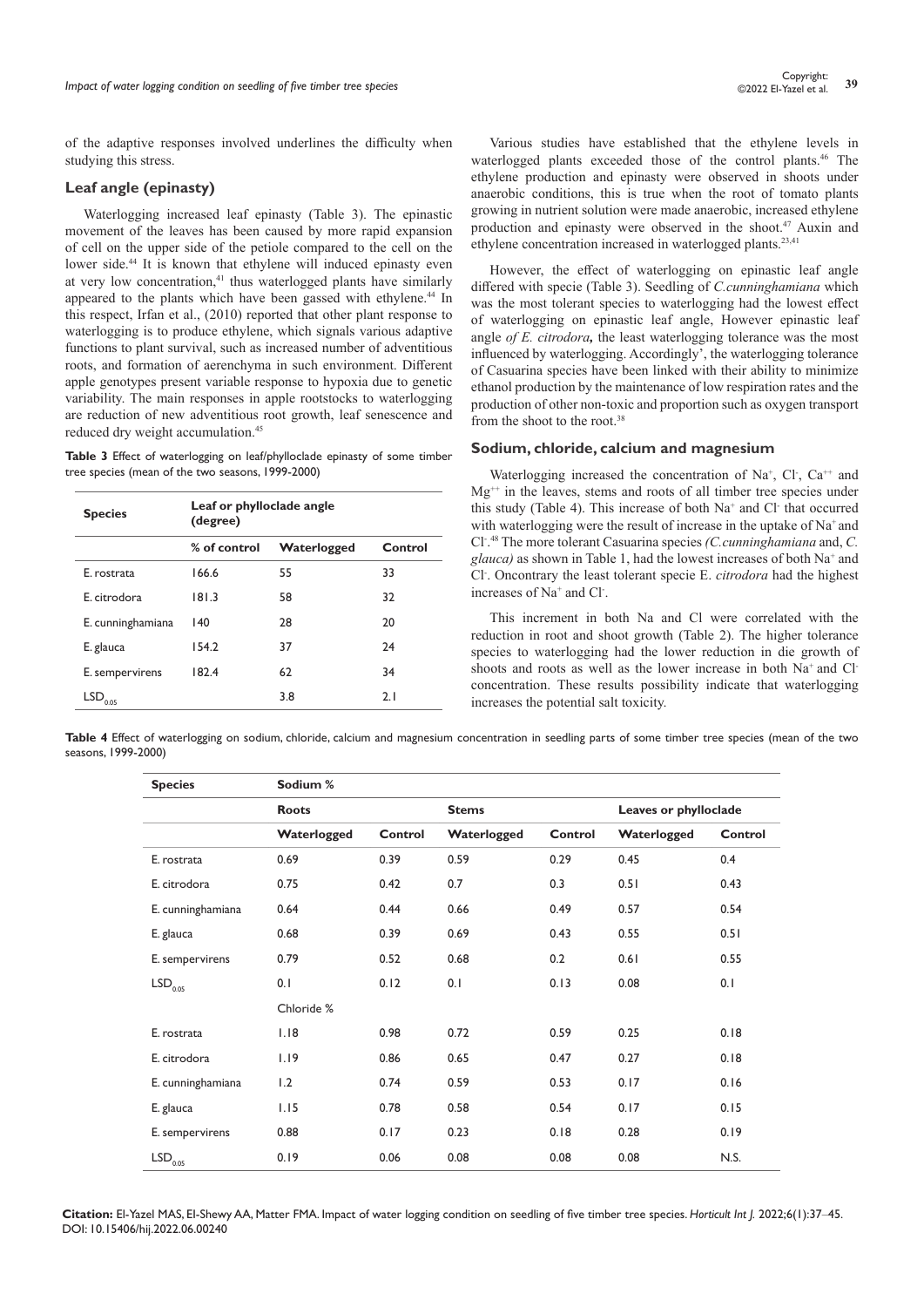| <b>Species</b>           | Sodium %     |         |              |         |                       |         |
|--------------------------|--------------|---------|--------------|---------|-----------------------|---------|
|                          | <b>Roots</b> |         | <b>Stems</b> |         | Leaves or phylloclade |         |
|                          | Waterlogged  | Control | Waterlogged  | Control | Waterlogged           | Control |
|                          | Calcium %    |         |              |         |                       |         |
| E. rostrata              | 0.51         | 0.35    | 0.53         | 0.63    | 0.98                  | 0.53    |
| E. citrodora             | 0.52         | 0.39    | 0.61         | 0.59    | 0.91                  | 0.66    |
| E. cunninghamiana        | 0.41         | 0.23    | 0.61         | 0.27    | 0.57                  | 0.53    |
| E. glauca                | 0.39         | 0.24    | 0.55         | 0.34    | 0.61                  | 0.57    |
| E. sempervirens          | 0.53         | 0.53    | 0.63         | 0.67    | 0.87                  | 0.63    |
| $\mathsf{LSD}_{_{0.05}}$ | 0.06         | 0.08    | 0.06         | 0.07    | 0.06                  | 0.09    |
|                          | Magnesium %  |         |              |         |                       |         |
| E. rostrata              | 0.65         | 0.61    | 0.51         | 0.45    | 0.69                  | 0.39    |
| E. citrodora             | 0.68         | 0.59    | 0.56         | 0.51    | 0.66                  | 0.42    |
| E. cunninghamiana        | 0.95         | 0.61    | 0.76         | 0.21    | 0.53                  | 0.51    |
| E. glauca                | 0.86         | 0.67    | 0.66         | 0.33    | 0.51                  | 0.57    |
| E. sempervirens          | 0.51         | 0.43    | 0.29         | 0.27    | 0.59                  | 0.15    |
| $\mathsf{LSD}_{0.05}$    | 0.1          | 0.09    | 0.09         | 0.07    | 0.09                  | 0.09    |

Table Continued...

In this respect Gadallah<sup>49</sup> indicated that waterlogging and salinity together increased Na<sup>+</sup> Ca<sup>++</sup>and Cl<sup>-</sup> accumulation in shoot tissues and decreased the stability of leaf membranes to dehydration.

# **Nitrogen, phosphorus and potassium**

The waterlogging treatment decreased the concentration of N, P and K in the leaves, stem and roots of the studied all timber tree species

(Table 5). In this respect Pearson et al.<sup>50</sup> Nasr et al.<sup>51</sup> reported that the waterlogging treatment had no influence on N, P and K concentrations in different plant parts. A reduction in mineral uptake in waterlogged plants might be attributed to the dieback of the absorbing roots during flooding. This causes a declining content of nutrients in plants with increased age. In addition, possible decrease in  $0<sub>2</sub>$  in the soil with increasing waterlogging may have reduced the uptake of N, P and K by the plants.

**Table 5** Effect of waterlogging on the concentration of nitrogen, phosphorus and potassium in seedling parts of some timber tree species (mean of the two seasons, 1999-2000)

| <b>Species</b>        | <b>Roots</b> | <b>Stems</b> |              |              | Leaves or phylloclade |         |
|-----------------------|--------------|--------------|--------------|--------------|-----------------------|---------|
|                       | Waterlogged  | Control      | Waterlogged  | Control      | Waterlogged           | Control |
|                       | Nitrogen %   |              |              |              |                       |         |
| E. rostrata           | 1.2          | 1.4          | $\mathbf{I}$ | $\mathsf{L}$ | 1.9                   | 1.9     |
| E. citrodora          | 1.3          | 1.4          | 1.2          | 1.3          | 1.8                   | 1.9     |
| E. cunninghamiana     | 1.2          | 1.3          | $\mathsf{I}$ | $\mathsf{L}$ | 1.6                   | 1.6     |
| E. glauca             | 1.2          | 1.3          | $\mathsf{L}$ | 1.2          | 1.7                   | 1.8     |
| E. sempervirens       | $  \cdot  $  | 1.2          | 1.1          | 1.3          | $\overline{2}$        | 2.1     |
| LSD <sub>0.05</sub>   | N.S.         | N.S.         | N.S.         | N.S.         | N.S.                  | N.S.    |
|                       | Phosphorus % |              |              |              |                       |         |
| E. rostrata           | 0.03         | 0.05         | 0.03         | 0.05         | 0.18                  | 0.27    |
| E. citrodora          | 0.05         | 0.07         | 0.06         | 0.09         | 0.19                  | 0.24    |
| E. cunninghamiana     | 0.08         | 0.1          | 0.1          | 0.13         | 0.2                   | 0.31    |
| E. glauca             | 0.09         | 0.09         | 0.1          | 0.1          | 0.22                  | 0.32    |
| E. sempervirens       | 0.31         | 0.15         | 0.08         | 0.15         | 0.25                  | 0.26    |
| $\mathsf{LSD}_{0.05}$ | 0.06         | N.S.         | N.S.         | N.S.         | N.S.                  | N.S.    |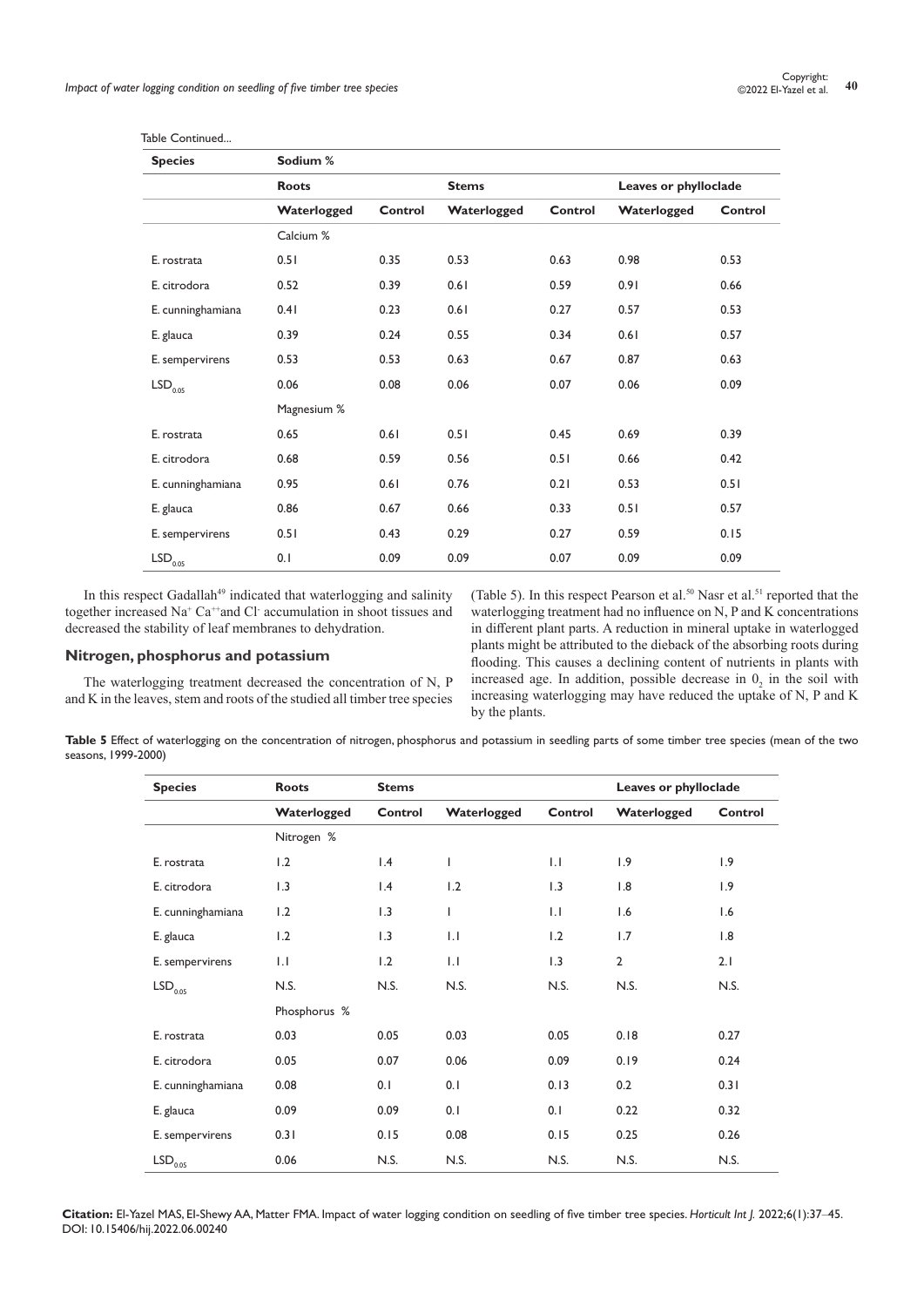Table Continued...

| .                     |              |              |                |         |                       |              |
|-----------------------|--------------|--------------|----------------|---------|-----------------------|--------------|
| <b>Species</b>        | <b>Roots</b> | <b>Stems</b> |                |         | Leaves or phylloclade |              |
|                       | Waterlogged  | Control      | Waterlogged    | Control | Waterlogged           | Control      |
|                       | Potassium %  |              |                |         |                       |              |
| E. rostrata           | 0.41         | 0.44         | 4 <sub>1</sub> | 0.44    | 0.67                  | 1.44         |
| E. citrodora          | 0.43         | 0.47         | 0.45           | 0.48    | 0.7                   | 1.38         |
| E. cunninghamiana     | 0.42         | 0.44         | 0.51           | 0.54    | 0.79                  | $\mathsf{L}$ |
| E. glauca             | 0.43         | 0.46         | 0.52           | 0.56    | 0.75                  | 1.12         |
| E. sempervirens       | 0.55         | 0.66         | 0.71           | 0.74    | 0.78                  | 1.44         |
| $LSD$ <sub>0.05</sub> | 0.05         | 0.12         | 0.09           | 0.08    | 0.03                  | 0.16         |

Also, Gadallah<sup>49</sup> reported that die waterlogging was the dominant factor affecting K<sup>+</sup> content.

# **Total free amino acids**

Data in Table 6 show that leaves or phylloclade of waterlogged seedlings of timber trees contained more free amino acids than unwaterlogged seedlings. The same trend also was noted with both stems and roots of waterlogged seedlings. From the same Table 6 it could be nosed that both survived of E. *rostrata* and *E. citrodora*  contained the highest values of total free amino acids in their leaves, stems and roots. Moreover, the two species have higher sensitivity to waterlogging treatment (Table 1). This result may explain that amino acids increased in tissue of survived seedlings.

**Table 6** Effect of waterlogging on the concentration of total free amino acid in seedling parts of some timber tree species (mean of the two seasons, 1999-2000)

| <b>Species</b>           | Total free amino acid as mg/g D.W. |         |              |         |                       |         |
|--------------------------|------------------------------------|---------|--------------|---------|-----------------------|---------|
|                          | <b>Roots</b>                       |         | <b>Stems</b> |         | Leaves or phylloclade |         |
|                          | Waterlogged                        | Control | Waterlogged  | Control | Waterlogged           | Control |
| E. rostrata              | 5.91                               | 3.08    | 5.26         | 2.87    | 12.41                 | 11.86   |
| E. citrodora             | 6.05                               | 3.33    | 5.66         | 3.01    | 12.99                 | 11.25   |
| E. cunninghamiana        | 5.52                               | 2.93    | 4.39         | 2.26    | 8.52                  | 8.16    |
| E. glauca                | 5.88                               | 3.02    | 3.99         | 2.33    | 9.95                  | 8.15    |
| E. sempervirens          | 5.39                               | 3.43    | 4.39         | 2.26    | 9.4                   | 9.28    |
| $\mathsf{LSD}_{_{0.05}}$ | 0.12                               | 0.11    | 0.14         | 0.31    | 1.08                  | 1.17    |

In this respect Slatyer<sup>52</sup> reported that the increase in total free amino acids may be due to the interruption of protein synthes and proteolysis which occurs in plants under stress. Bradford and Young<sup>53</sup> noted that ethylene release from many plant species in response to flooding due to amino acid (1-aminocyclo-propan-1-carboxylic acid (ACC)), the intermediate precursor of ethylene. Moreover, Parent et

#### **Total and free phenols**

The waterlogging treatment Table 7 decreased the total and free phenols in the leaves or phylloclade of all timber tree compared with the control. In this connection Leopold<sup>54</sup> classified the phenols compounds as growth inhibitors. Moreover, Kefeli and Kutacek,<sup>55</sup> suggested that, plant phenols may be divided into three groups, promotive, Inhibitors and inactive.

On the other hand, the total and free phenols in both stems and roots of all timber tree species were increased compared with the control. This increasing effect may be attributed to that phenolic compounds constitute a part of cellular solutes and provide a reducing environment that could be an adaptive mechanism for scavenging oxygen free radicals during stress.

#### **Total indoles**

The leaves or phylloclade, stem and roots of waterlogged seedlings of timber trees contained high values of total indoles (IAA) compared al,<sup>2</sup> reported that, most proteins induced during hypoxic conditions are enzymes involved in the establishment of this fermentative pathway. Because the plant cells need to keep a continuous ATP supply, the use of alternative electron acceptors and/or alternative pathways may be key elements of survival under soil waterlogging.

with non-waterlogged seedlings.

Yamamoto and Kozlowski<sup>56</sup> on *Acer negundo* seedlings indicated that auxin accumulation at or above the flooding are essential for AR initiation and development. However, apparent auxin effects actually might be mediated by ethylene  $(C_2H_4)$  action, since auxin accumulation stimulates  $C_2H_4$  biosynthesis.

Steven et al<sup>57</sup> suggested that auxin was accumulated at or above the flood line of tomatoplant. They added that auxin is essential for the initiation of adventitious root primordial (ARP).

#### **Total soluble sugars and carbohydrates**

A progressive reduction in both sugar and total carbohydrate contents (Table 9) were observed in seedling leaves of timber trees as a result of waterlogging treatments. Such reduction in growth which caused by oxygen deficiency due to waterlogging could be possibly due to reduction of photosynthes, Loustalat<sup>42</sup> and nutrient uptake by active absorption roots.43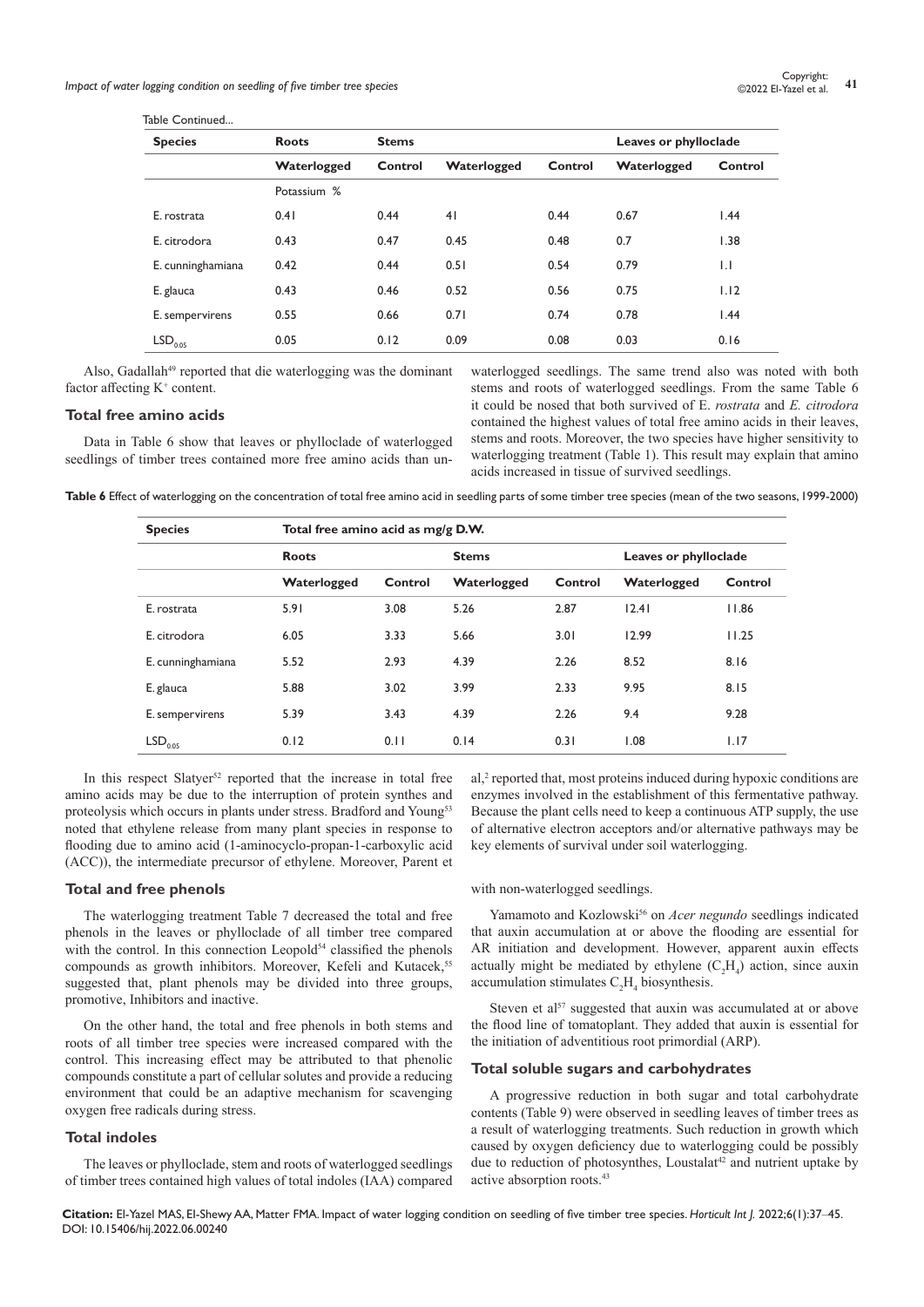Table 7 Effect of waterlogging on total phenols and free phenols concentration in seedling parts of some timber tree species (mean of the two seasons, 1999-2000)

| <b>Species</b>           | <b>Roots</b>              |         | <b>Stems</b> |                 |             | Leaves or phylloclade |
|--------------------------|---------------------------|---------|--------------|-----------------|-------------|-----------------------|
|                          | Waterlogged               | Control | Waterlogged  | Control         | Waterlogged | Control               |
|                          | Total phenols mg/g D.W.   |         |              |                 |             |                       |
| E. rostrata              | 62.05                     | 38.92   | 61.83        | 19.99           | 52.6        | 61.49                 |
| E. citrodora             | 55.15                     | 35.15   | 56.1         | 23.2            | 43.15       | 59.2                  |
| E. cunninghamiana        | 58.53                     | 29.02   | 60.86        | 29.02           | 57.77       | 84.56                 |
| E. glauca                | 59.I                      | 33.15   | 55.1         | 33.2            | 52.2        | 81.13                 |
| E. sempervirens          | 49.4                      | 27.89   | 27.26        | 20.79           | 31.44       | 38.68                 |
| $\mathsf{LSD}_{0.05}$    | 2.45                      | 2.5     | 3.5          | 2.23            | 2.23        | 2.58                  |
|                          | Free phenols as mg/g D.W. |         |              |                 |             |                       |
| E. rostrata              | 40.09                     | 32.59   | 16.06        | 9.52            | 26.83       | 35.26                 |
| E. citrodora             | 30.25                     | 20.2    | 18.25        | 8.25            | 33.15       | 41.15                 |
| E. cunninghamiana        | 33.89                     | 24.02   | 21.5         | 9.08            | 39.23       | 57.52                 |
| E. glauca                | 29.15                     | 19.11   | 19.25        | 11.12           | 39.2        | 49.13                 |
| E. sempervirens          | 34.6                      | 11.83   | 23.68        | 8.52            | 15.39       | 16.05                 |
| $\mathsf{LSD}_{_{0.05}}$ | 2.45                      | 3.05    | 2.19         | $\mathsf{I}$ .4 | 2.69        | 3.54                  |

Table 8 Effect of waterlogging on total indols concentration in seedling parts of some timber tree species. (mean of the two seasons, 1999-2000)

| <b>Species</b>      | Total indols as mg/g D.W. |         |              |         |                       |         |
|---------------------|---------------------------|---------|--------------|---------|-----------------------|---------|
|                     | <b>Roots</b>              |         | <b>Stems</b> |         | Leaves or phylloclade |         |
|                     | Waterlogged               | Control | Waterlogged  | Control | Waterlogged           | Control |
| E. rostrata         | 0.636                     | 0.589   | 0.59         | 0.311   | 1.571                 | 0.534   |
| E. citrodora        | 0.713                     | 0.666   | 0.62         | 0.34    | 1.34                  | 0.571   |
| E. cunninghamiana   | 0.809                     | 0.319   | 1.333        | 1.114   | 1.135                 | 0.637   |
| E. glauca           | 0.73                      | 0.455   | 1.389        | 1.202   | 1.95                  | 0.84    |
| E. sempervirens     | 1.597                     | 0.743   | 0.957        | 0.889   | 1.49                  | 0.9     |
| LSD <sub>0.05</sub> | 0.1                       | 0.02    | 0.28         | 0.11    | 0.27                  | 0.08    |

**Table 9** Effect of waterlogging on total soluble sugars and total carbohydrates concentration in seedling parts of some timber tree species (mean of the two seasons, 1999-2000)

| <b>Species</b>        | <b>Roots</b>                             |         | <b>Stems</b> |         | Leaves or phylloclade |         |
|-----------------------|------------------------------------------|---------|--------------|---------|-----------------------|---------|
|                       | Waterlogged                              | Control | Waterlogged  | Control | Waterlogged           | Control |
|                       | Total soluble sugars as mg/g D.W.        |         |              |         |                       |         |
| E. rostrata           | 23.44                                    | 9.21    | 15.97        | 8.6     | 15.84                 | 37.36   |
| E. citrodora          | 29.17                                    | 19.11   | 17.15        | 9.2     | 19.2                  | 36.37   |
| E. cunninghamiana     | 40.03                                    | 16.66   | 32.39        | 18.33   | 17.33                 | 26.39   |
| E. glauca             | 35.15                                    | 18.99   | 36.11        | 19.99   | 19.2                  | 29.5    |
| E. sempervirens       | 24.98                                    | 16.86   | 23.41        | 7.59    | 18.3                  | 31.75   |
| LSD <sub>0.05</sub>   | 3.6                                      | 2.75    | 3.8          | 3.2     | 2.53                  | 2.81    |
|                       | Total soluble carbohydrates as mg/g D.W. |         |              |         |                       |         |
| E. rostrata           | 56.65                                    | 18.51   | 21.99        | 11.45   | 51.9                  | 56.38   |
| E. citrodora          | 45.2                                     | 25.11   | 24.14        | 13.44   | 50.09                 | 54.11   |
| E. cunninghamiana     | 63.33                                    | 30.1    | 67.5         | 9       | 50.08                 | 60.85   |
| E. glauca             | 44. I                                    | 32.11   | 51.1         | 22.5    | 48.14                 | 55.2    |
| E. sempervirens       | 41.85                                    | 22.8    | 50.68        | 17.25   | 23.36                 | 50.9    |
| $LSD$ <sub>0.05</sub> | 3.54                                     | 2.68    | 5.92         | 1.79    | 2.44                  | 1.29    |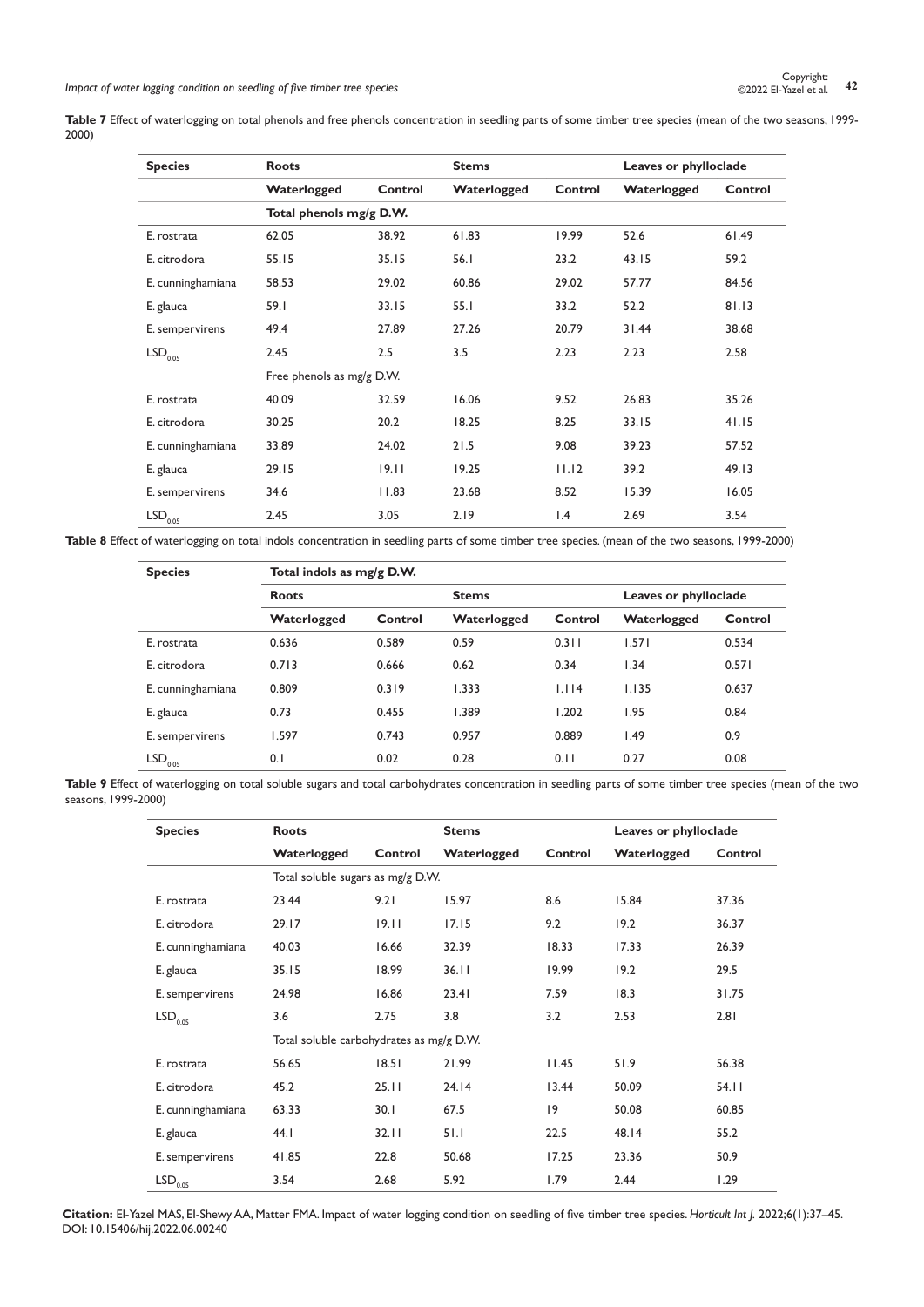# **Impact of water logging condition on seedling of five timber tree species 1999** Controller **1999** Copyright: 43<br><sup>43</sup> BI-Yazel et al.

The plant response may also include a reduction in stomatal conductance and photosynthesis, as well as root hydraulic conductivity. These physiological modifications may in turn affect carbohydrate reserves and translocation. In fact, efficient use of carbohydrates may discriminate between tolerant and intolerant species.<sup>2</sup>

On the other hand, total soluble sugars and total carbohydrates in both stem and roots of all timber tree species were increased compared with the control. Blake and Reid<sup>58</sup> compared three species of Eucalyptus, and found that ethylene production was high in the flood-tolerant species in response to flooding, and that the ethylene caused tissue hypertrophy (opening channels for air movement to the roots) and basal stem thickening.

#### **Chlorophyll content**

Data in Table 10 showed a progressive reduction in chlorophyll A, B and carotenoids contents in leaves of timber trees grown under waterlogging condition.

Gadalla<sup>49</sup> and our results indicated that waterlogging increased the concentration of Na and Cl in leaves. This increase of both Na and

Cl were the result of increase in the uptake of Na and Cl.48 Moreover, Muller and Santarius<sup>59</sup> reported that NaCl accumulated in the leaf cells and affected lipid-synthesizing enzymes such as galactosyltransferase and cylase which are attached to the chloroplast envelop.

From the results of this study, it could be noticed that, plants that can withstand waterlogging are characterized by the following:

- I. Increased auxin content in plant roots, which inhibit the growth of the main root and induced the growth of many adventitious roots, causing an increased area of oxygen absorption from the soil by plant roots.
- II. Increased ethylene content of both stems and roots which facilitates opening of air passage between roots and stems, thus increasing the oxygen supply to the roots.
- III. The selective permeability of plants, as they reduce the uptake, of Na and Cl ions from the soil and its translocation and deposits in plant organs, thus avoiding the toxic effects of such elements to the plants, and increasing its survival under waterlogging conditions.<sup>60-64</sup>

**Table 10** Effect of waterlogging on chlorophyll content in the leaves/phylloclade of some timber tree species (mean of the two seasons, 1999-2000)

| <b>Species</b>        | Carotenoid  |         |             | Chlorophyll as mg/g F.W. |             |         |
|-----------------------|-------------|---------|-------------|--------------------------|-------------|---------|
|                       |             |         | A           |                          | в           |         |
|                       | Waterlogged | Control | Waterlogged | Control                  | Waterlogged | Control |
| E. rostrata           | 0.852       | .295    | 1.377       | 2.001                    | 0.763       | 1.268   |
| E. citrodora          | 0.703       | 1.402   | 1.23        | $\overline{1.8}$         | 0.624       | 1.074   |
| E. cunninghamiana     | 0.123       | 0.686   | 0.546       | 1.072                    | 0.077       | 0.577   |
| E. glauca             | 0.24        | 0.84    | 0.67        | 1.24                     | 0.13        | 0.72    |
| E. sempervirens       | 0.347       | 0.692   | 1.077       | 1.319                    | 0.47        | 0.815   |
| $\mathsf{LSD}_{0.05}$ | 0.11        | 0.08    | 0.14        | 0.11                     | 0.08        | 0.15    |

# **Conclusion**

It is clear from this study that there are wide variations among these timber tree species in their response to waterlogging. *Casuarina cunninghamiana* and C. *glauca* were more tolerant to waterlogging than the other species, followed by *Eucalyptus rostrata* then *Cupres sussempevirens. E. citrodora* was the least tolerant waterlogging species.

In general, it is recommended that, under areas where water table is high, especially in the newly reclaimed lands that needs to plant timber trees as a fences, to plant *Casuarina* plants, as they can tolerate high water table which causes suffocation of plant roots, and consequently death of plants.

#### **Acknowledgments**

None.

# **Conflicts of interest**

The author declares there is no conflict of interest.

#### **References**

1. [Niinemets U. Responses of forest trees to single and multiple](https://scialert.net/fulltext/?doi=ajpp.2014.78.94#1318082_ja)  [environmental stresses from seedlings to mature plants: Past stress](https://scialert.net/fulltext/?doi=ajpp.2014.78.94#1318082_ja)  [history, stress interactions, tolerance and acclimation.](https://scialert.net/fulltext/?doi=ajpp.2014.78.94#1318082_ja) *For Ecol Manage*. [2010;260:1623–1639.](https://scialert.net/fulltext/?doi=ajpp.2014.78.94#1318082_ja)

- 2. [Parent C, Capelli N, Berger A, et al. An overview of plant responses to soil](https://hal.archives-ouvertes.fr/hal-00425503)  waterlogging. *Plant Stress*[. 2008;2\(1\):20–27.](https://hal.archives-ouvertes.fr/hal-00425503)
- 3. [Shukor NN, Abdul-Hamid HA, Ismail MK. Waterlogging effects on](https://scialert.net/fulltext/?doi=ajpp.2014.78.94)  [growth and physiological characteristics of Azadirachta excels seedlings.](https://scialert.net/fulltext/?doi=ajpp.2014.78.94)  *[American Journal of Plant Physiology](https://scialert.net/fulltext/?doi=ajpp.2014.78.94)*. 2014;9:78–94.
- 4. Dat J, Folzer H, Parent C, et al. Hypoxia stress: current understanding and perspectives. In: Teixeira da Silva JA editors. *Floriculture, Ornamental and Plant Biotechnology: Advances and Topical Issues*. Global Science Books, Isleworth: United Kingdom; 2006:664–674.
- 5. [Marchioretto LDR, De Rossi A, Amaral LO, et al. Tolerance of apple](https://www.scielo.br/j/cr/a/v5gpLwK9Y794mfLCqDX4QLH/?lang=en)  [rootstocks to short-term waterlogging.](https://www.scielo.br/j/cr/a/v5gpLwK9Y794mfLCqDX4QLH/?lang=en) *Cienc Rural.* 2018;48(9):1–7.
- 6. Rowa RN, Catlin PB. Differential sensitivity to waterlogging and cyanogenesis by peach, apricot and plum roots. *J Amer Hort Sci*. 1971;96:305–308.
- 7. [Kirk GJD, Solivas JL, Alberto MC. Effects of flooding and redox](https://bsssjournals.onlinelibrary.wiley.com/doi/abs/10.1046/j.1365-2389.2003.00532.x)  [conditions on solute diffusion in soil.](https://bsssjournals.onlinelibrary.wiley.com/doi/abs/10.1046/j.1365-2389.2003.00532.x) *European Journal of Soil Science*. [2003;54:617–624.](https://bsssjournals.onlinelibrary.wiley.com/doi/abs/10.1046/j.1365-2389.2003.00532.x)
- 8. [Dat J, Capelli N, Folzer H, et al. Sensing and signaling during plant](https://pubmed.ncbi.nlm.nih.gov/15120111/)  flooding. *[Plant Physiology and Biochemistry](https://pubmed.ncbi.nlm.nih.gov/15120111/)*. 2004;42:273–282.
- 9. Crawford RMM. The control of anaerobic respiration as a determining factor in lime distribution. *Senecio J Ecol.* 1966;54:403– 413.
- 10. [Coutts MP, Philipson JJ. Tolerance of three roots to waterlogging.](https://www.jstor.org/stable/2431634)  *NewPhytol*[. 1978;80:71–77.](https://www.jstor.org/stable/2431634)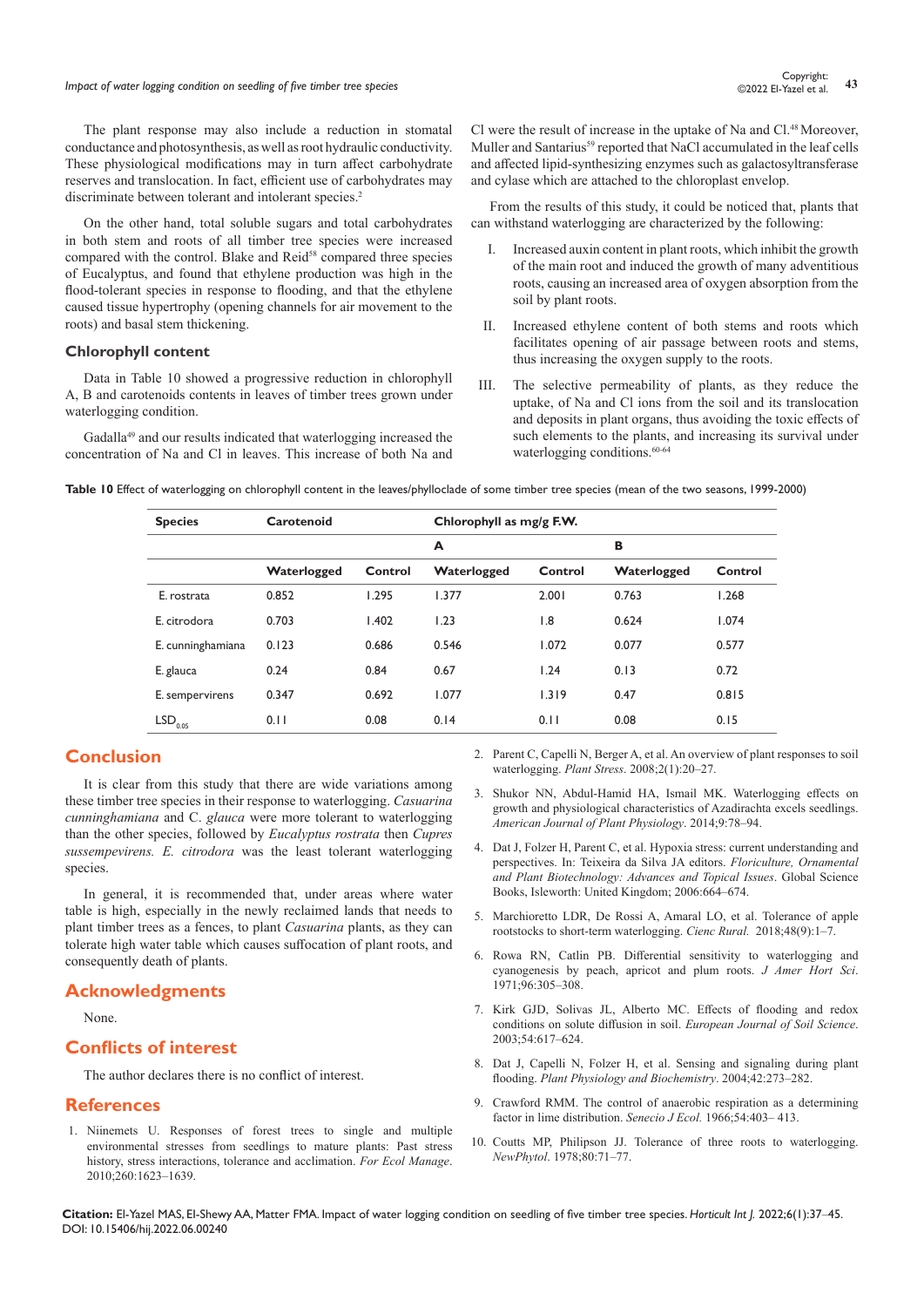- 11. [Hook DD, Broun CL, Kormanik PP. Inductive flood tolerance in](https://www.srs.fs.usda.gov/pubs/ja/1971/ja_1971_hook_001.pdf)  [swamplupela.](https://www.srs.fs.usda.gov/pubs/ja/1971/ja_1971_hook_001.pdf) *J Exp Bot*. 1971;22–28.
- 12. [Armstrong W, Read DJ. Some observation on oxygen transport in conifer](https://www.jstor.org/stable/2430588)  seedlings. *New Phylot*[. 1972;71:55–62.](https://www.jstor.org/stable/2430588)
- 13. Kawasa ML, Whitmoyer RE. Aerenchma development in water logged plants. *Amer J Bot*. 1980;67:18–22.
- 14. [Clemens J, Kirk AM, Mills PD. The resistances to waterlogging of three](https://pubmed.ncbi.nlm.nih.gov/28309544/)  [Eucalyptus species.](https://pubmed.ncbi.nlm.nih.gov/28309544/) *Oecol Plant*. 1978;34:125–131.
- 15. Fayek MA, Harbs RIQ, Salem NT, et al. Morphological and anatomical adaptation of guava seedlings to waterlogging. *Res Bull*. 1982.
- 16. [Hassan MML, Galal MN. Response of some citrus rootstocks to](https://www.ishs.org/ishs-article/1327_84)  waterlogging. *[Bull Fac Of Agric](https://www.ishs.org/ishs-article/1327_84)*.1986;37:2.
- 17. [Ranney TG, Bir RE. Comparative flood tolerance of brich rootstocks.](https://mcilab.ces.ncsu.edu/wp-content/uploads/2017/07/ranney-and-bir-1994a.pdf?fwd=no) *J [Amer Soc Hort Sci](https://mcilab.ces.ncsu.edu/wp-content/uploads/2017/07/ranney-and-bir-1994a.pdf?fwd=no)*. 1994;119:43–48.
- 18. [Hassan MM, Seif SA. Response of seven olive cultivars to waterlogging.](https://www.cabdirect.org/cabdirect/abstract/19910304075)  *[Fayoum J Agric Res & Dev](https://www.cabdirect.org/cabdirect/abstract/19910304075)*. 1990;4:141–155.
- 19. [Catlin PB, Martin GC, Olrson EA. Diffential sensitivity of Jugloushindsii,](https://agris.fao.org/agris-search/search.do?recordID=US19770179976)  [J. regia, Paradox hybrid, and Pterocoryastenopterato waterlogging.](https://agris.fao.org/agris-search/search.do?recordID=US19770179976) *J Amer Soc Hort Sci*[. 1977;102:101–104.](https://agris.fao.org/agris-search/search.do?recordID=US19770179976)
- 20. [Nelson RB, Davis DW, Polta JP, et al. Measurement of Soil waterlogging](https://library.ciat.cgiar.org/cgi-bin/koha/opac-detail.pl?biblionumber=89786)  [tolerance in Phaseolus vulgaris L. a comparison of screening techniques.](https://library.ciat.cgiar.org/cgi-bin/koha/opac-detail.pl?biblionumber=89786)  *Scientia Hort*[. 1983;20:303–313.](https://library.ciat.cgiar.org/cgi-bin/koha/opac-detail.pl?biblionumber=89786)
- 21. Hely FW, Zorin M. Heritability studies related to water logging tolerance in selection of creeping - rooted lucerne. *Plant Ind Field Stn Rec*. 1977;16:25–31.
- 22. [Hassan MM, Tang Van Hai. Ammonium and potassium uptake by citrus](https://onlinelibrary.wiley.com/doi/abs/10.1111/j.1399-3054.1976.tb05021.x)  roots. *Physiol Plant*[. 1976;36:20–22.](https://onlinelibrary.wiley.com/doi/abs/10.1111/j.1399-3054.1976.tb05021.x)
- 23. [Hassan MM, Salem NT, Fayek MA. Response of apricot seedling lines to](https://vdocuments.mx/response-of-apricot-seedling-lines-to-waterlogging.html)  waterlogging. *Scientia Hort*[. 1986;29:125–130.](https://vdocuments.mx/response-of-apricot-seedling-lines-to-waterlogging.html)
- 24. Page AI, Miller RH, Keency DR. *Methods of Soil Analysis. Part II. Chemical and Microbiological Methods*. 2nd ed. USA: Wisconsin; 1982.
- 25. [Higinbotham N, Bud E, Faster R. Mineral ion contents and cell trans](https://pubmed.ncbi.nlm.nih.gov/16656483/)  [membrane electro potentials of pea and oat seedlings tissues.](https://pubmed.ncbi.nlm.nih.gov/16656483/) *Plant Physiol*[. 1967;42:3746.](https://pubmed.ncbi.nlm.nih.gov/16656483/)
- 26. [Hafez A, Hikkelsen DS. Colorimetric determination of nitrogen for](https://www.tandfonline.com/doi/abs/10.1080/00103628109367127)  [evaluating the nutritional status of rice.](https://www.tandfonline.com/doi/abs/10.1080/00103628109367127) *Commnu Soil Sci and Plant Analysis*[. 1981;12\(1\):16–69.](https://www.tandfonline.com/doi/abs/10.1080/00103628109367127)
- 27. Jackson ML. *Soil Chemical Analysis*. New Jersey Prentice Hill; 1958. p. 448.
- 28. [Awni T Batayneh. U.S. Salinity Laboratory Staff. Diagnosis and](https://www.scirp.org/(S(i43dyn45teexjx455qlt3d2q))/reference/ReferencesPapers.aspx?ReferenceID=83271)  [improvement of saline and alkaline soils.](https://www.scirp.org/(S(i43dyn45teexjx455qlt3d2q))/reference/ReferencesPapers.aspx?ReferenceID=83271) *Hand book*. 1954;60:94.
- 29. [Larson P, Harbo A, Klunsour S, et al. On the biogenesis of some indole](https://www.scirp.org/%28S%28351jmbntvnsjt1aadkposzje%29%29/reference/referencespapers.aspx?referenceid=1238741)  [compounds in Acetobacterxylintum.](https://www.scirp.org/%28S%28351jmbntvnsjt1aadkposzje%29%29/reference/referencespapers.aspx?referenceid=1238741) *Physiol Plant*. 1962;15:552–565.
- 30. [Selim HHA, Fayek MA, Sweidan AM. Reproduction of Bircher apple](https://agris.fao.org/agris-search/search.do?recordID=EG19790397693)  [cultivars by layering.](https://agris.fao.org/agris-search/search.do?recordID=EG19790397693) *Annals of Agric Sci*. 1978;9:157–166.
- 31. A. O.A.C. Official methods of analysis of the Association of official Agricultural Chemists, Franklin Station: Washington DC; 1995.
- 32. Snell FD, Snell CT. *Colorimetric methods of analysis including some turbimentric and inorpholametric methods*. New Jersy: D Van Nastrod Company; 1964;111:606.
- 33. [Dubois M, Gilles K, Hamilton J, et al. Colormetric method for determination](https://pubs.acs.org/doi/10.1021/ac60111a017)  [of sugars and related substances. Anal chem. 1956;28\(3\):350–356.](https://pubs.acs.org/doi/10.1021/ac60111a017)
- 34. Jayarman J. *[Laboratory manual in Biochemistry](https://kau.in/sites/default/files/documents/prsvkm_laboratory_manual_of_biochemistry.pdf)*. Wiley Eastern Limited; [1981.](https://kau.in/sites/default/files/documents/prsvkm_laboratory_manual_of_biochemistry.pdf)
- 35. [Welburn AR, Lichtenthaler H. Formulae and program to determine total](https://link.springer.com/chapter/10.1007/978-94-017-6368-4_3)  [carotenoids and chlorophyll a and b of leaf extracts different solvents. In:](https://link.springer.com/chapter/10.1007/978-94-017-6368-4_3)  Sybesma c editors. *[Advances in photosynthesis Research](https://link.springer.com/chapter/10.1007/978-94-017-6368-4_3)*. 1984. p. 9 –12.
- 36. [Duncan DB. Multiple range and multiple F. test Biometrics. 1955;111.](https://www.jstor.org/stable/3001478)
- 37. Gill CG. The ecological significance of adventitious rooting as a response to flooding in woody species, with special reference to Alnusglutinso L. Goertn*. Flora*. 1975;164:84–97.
- 38. Ladiges P, Foord P, Willis B. Salinity and waterlogging tolerance of Melaleucaericifotiasmith. *Aust J Ecol*. 1981;6:203–215.
- 39. [Jackson MB, Colmer TD. Response and adaptation by plants to flooding](https://pubmed.ncbi.nlm.nih.gov/16217870/)  stress. *Annals of Botany*[. 2005;96:501–505.](https://pubmed.ncbi.nlm.nih.gov/16217870/)
- 40. [Folzer H, Dat J, Capelli N, et al. Response to flooding of sessile oak: An](https://academic.oup.com/treephys/article/26/6/759/1647712)  integrative study. *Tree Physiology.* [2006;26:759–766.](https://academic.oup.com/treephys/article/26/6/759/1647712)
- 41. Kawasa ML. Anatomical and morphological adaptation of plants to waterlogging in adaptation to water stress in plants. *Hort Sci.* 1981;16:30– 34.
- 42. [Loustalot NJ. Influence of soil moisture condition on apparent](https://naldc.nal.usda.gov/download/IND43969970/PDF)  [photosynthesis and transpiration of Pecan leaves.](https://naldc.nal.usda.gov/download/IND43969970/PDF) *J Agric Res.* [1945;71:519–532.](https://naldc.nal.usda.gov/download/IND43969970/PDF)
- 43. [Labanouskas CK, Letey J, Stalzy LH, et al. Effect of soil oxygen and](https://acsess.onlinelibrary.wiley.com/doi/abs/10.2136/sssaj1965.03615995002900010018x)  [irrigation on the accumulation of macro-and micronutrients in citrus](https://acsess.onlinelibrary.wiley.com/doi/abs/10.2136/sssaj1965.03615995002900010018x)  seedlings. *Soil Sci*[. 1966;101:378–384.](https://acsess.onlinelibrary.wiley.com/doi/abs/10.2136/sssaj1965.03615995002900010018x)
- 44. Bradford KJ, Yang SF. Physiological responses of plants to waterlogging. *Hort Sci.* 1981;16:25–30.
- 45. [Li C. Hypoxia tolerance and adaptation of anaerobic respiration to hypoxia](https://agris.fao.org/agris-search/search.do?recordID=US201301805050)  [stress in two Malus species.](https://agris.fao.org/agris-search/search.do?recordID=US201301805050) *Scientia Horticulturae.* 2010;124:274–279.
- 46. [El-Beltagv AS, Hall MA. Effect of water stress upon endogenous ethylene](https://www.jstor.org/stable/2433431)  [levels in Viciafaba.](https://www.jstor.org/stable/2433431) *New Phytol*. 1974;73:47–60.
- 47. [Jackson MB, Campell DJ. Waterlogging and petiole in epinasty in tomato:](https://nph.onlinelibrary.wiley.com/doi/abs/10.1111/j.1469-8137.1976.tb01434.x)  [The role of ethylene and low oxygen.](https://nph.onlinelibrary.wiley.com/doi/abs/10.1111/j.1469-8137.1976.tb01434.x) *New Phytol.* 1976;76:21–29.
- 48. West OW, Taylor JA. Response of six grape cultivars to the combined effects of high salinity and root zones waterlogging. *J Amer Soc Hort Sci*. 1984;109:844–851.
- 49. [Gadahlah MAA. Effects of kinetin on growth, grain yield and some](https://agris.fao.org/agris-search/search.do?recordID=US201302913052)  [mineral elements in wheat plants growing under excess salinity and](https://agris.fao.org/agris-search/search.do?recordID=US201302913052)  oxygen deficiency. *[Plant-Growth-Regulation](https://agris.fao.org/agris-search/search.do?recordID=US201302913052)*. 1999;27:63–74.
- 50. Pearson GA, Goss JA, Hayword HE. The influence of salinity and water table on the growth and mineral composition of young grapefruit trees. *Proc Amer Soc Hort*. 1957;69:197–208.
- 51. [Nasr TA, El-Azab EM, El-Shurafa MY. Effect of salinity and water table](http://www.shurafa-datepalm.com/Effect Of Salinity And Water Table oo the Mineral ocntent of plum and peach.pdf)  [on mineral content of plum and Peach.](http://www.shurafa-datepalm.com/Effect Of Salinity And Water Table oo the Mineral ocntent of plum and peach.pdf) *Scientia Hort*. 1977;7:347–357.
- 52. Slatyer RO. *Plant water relationships*. New York: Acad. Press; 1967.
- 53. [Bradford KJ, Yang SF. Xylem transport of 1- amino -cycloperopane-l](https://www.ncbi.nlm.nih.gov/pmc/articles/PMC440319/)[carboxylic acid, an ethylene precursor, in water logged tomato plants.](https://www.ncbi.nlm.nih.gov/pmc/articles/PMC440319/)  *Plant Physiol*[. 1980;65:322–326.](https://www.ncbi.nlm.nih.gov/pmc/articles/PMC440319/)
- 54. Leopold AC. *Growth and development*. New York: McGraw-hill; 1964.
- 55. [Kefeli VI, Kutache KM. Phenolic substances and their possible role in](https://link.springer.com/chapter/10.1007/978-3-642-66589-9_20)  plant growth regulation. *[Plant Growth Regulators Abst](https://link.springer.com/chapter/10.1007/978-3-642-66589-9_20)*. 1977;5:472.
- 56. [Yamamoto F, Kozlowski TT. Regulation by auxin and ethylene of](https://agris.fao.org/agris-search/search.do?recordID=US201301431119)  [responses of Acer negundo seedlings to flooding of soils.](https://agris.fao.org/agris-search/search.do?recordID=US201301431119) *Environ & Expt Bot*[. 1987;27:329–340.](https://agris.fao.org/agris-search/search.do?recordID=US201301431119)
- 57. [Steven TM, Rao NA, Mitchell AC. Roles of auxin and ethylene in](https://www.academia.edu/19673381/Roles_of_Auxin_and_Ethylene_in_Adventitious_Root_Formation_by_a_Flood_resistant_Tomato_Genotype)  [adventitious root formation by flood resistant tomato genotypes.](https://www.academia.edu/19673381/Roles_of_Auxin_and_Ethylene_in_Adventitious_Root_Formation_by_a_Flood_resistant_Tomato_Genotype) *Hort Sci*. [1991;26\(1\):57–58.](https://www.academia.edu/19673381/Roles_of_Auxin_and_Ethylene_in_Adventitious_Root_Formation_by_a_Flood_resistant_Tomato_Genotype)